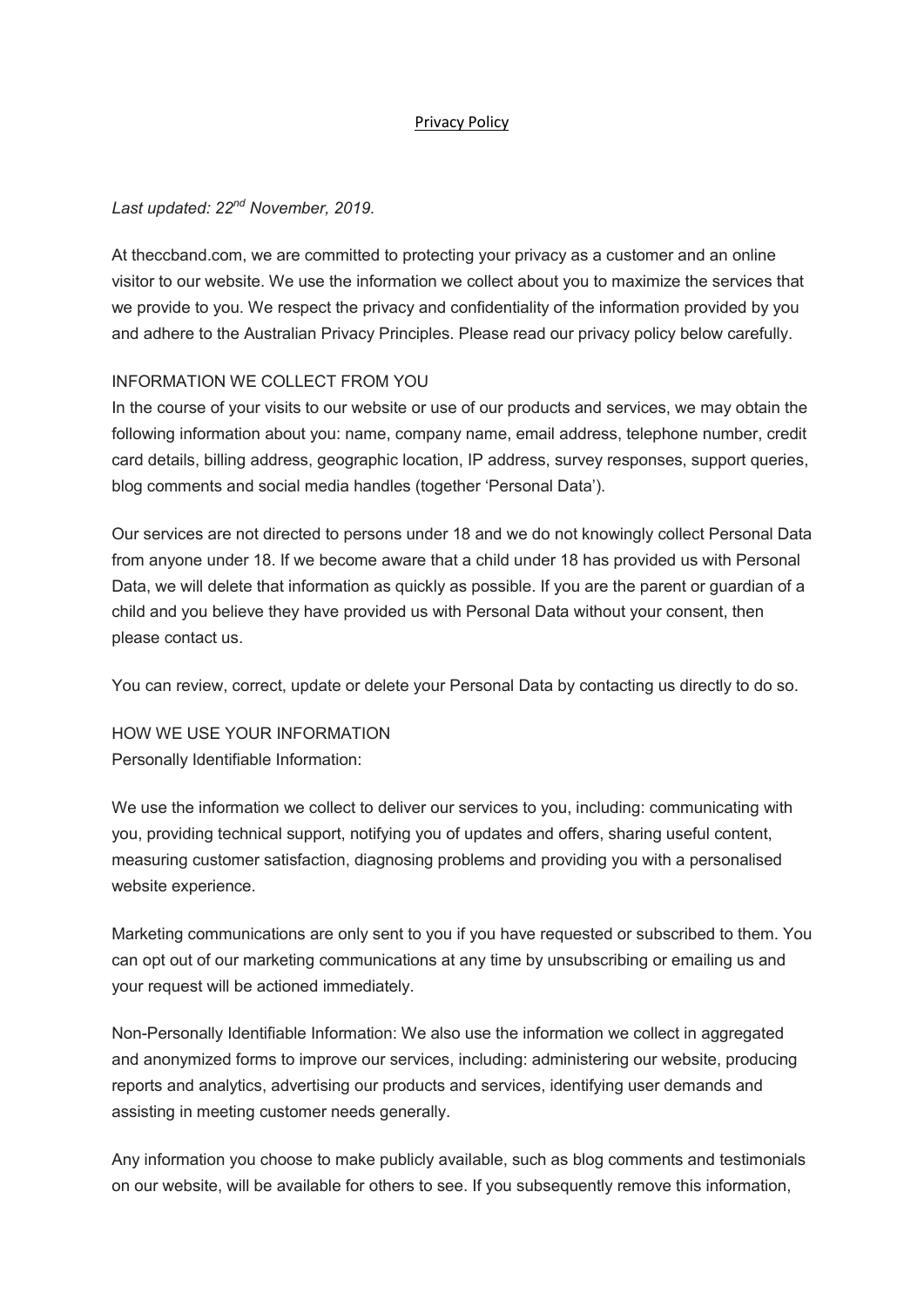copies may remain viewable in cached and archived pages on other websites or if others have copied or saved the information.

### STORAGE AND SECURITY OF YOUR INFORMATION

We will use all reasonable means to protect the confidentiality of your Personal Data while in our possession or control. All information we receive from you is stored and protected on our secure servers from unauthorized use or access.

To enable us to deliver our services, we may transfer information that we collect about you, including Personal Data, across borders for storage and processing in countries other than Australia. If your Personal Data is transferred and processed outside Australia, it will only be transferred to countries that have adequate privacy protections.

We retain your personal information for as long as needed to provide services to you and as otherwise necessary to comply with our legal obligations, resolve disputes and enforce our agreements.

In the event there is a breach of our security and your Personal Data is compromised, we will promptly notify you in compliance with the applicable law.

### COOKIES AND PIXELS

A cookie is a small file placed in your web browser that collects information about your web browsing behaviour. Use of cookies allows a website to tailor its configuration to your needs and preferences. Cookies do not access information stored on your computer or any Personal Data (e.g. name, address, email address or telephone number). Most web browsers automatically accept cookies but you can choose to reject cookies by changing your browser settings. This may, however, prevent you from taking full advantage of our website.

Our website uses cookies to analyse website traffic, provide social media sharing and liking functionality and help us provide a better website visitor experience. In addition, cookies and pixels may be used to serve relevant ads to website visitors through third party services such as Google Adwords and Facebook Adverts. These ads may appear on this website or other websites you visit.

#### SHARING YOUR INFORMATION WITH THIRD PARTIES

We do not and will not sell or deal in Personal Data or any customer information. Your Personal Data details are only disclosed to third party suppliers when it is required by law, for goods or services which you have purchased, for payment processing or to protect our copyright, trademarks and other legal rights. To the extent that we do share your Personal Data with a service provider, we would only do so if that party has agreed to comply with our privacy standards as described in this privacy policy and in accordance with applicable law. Our